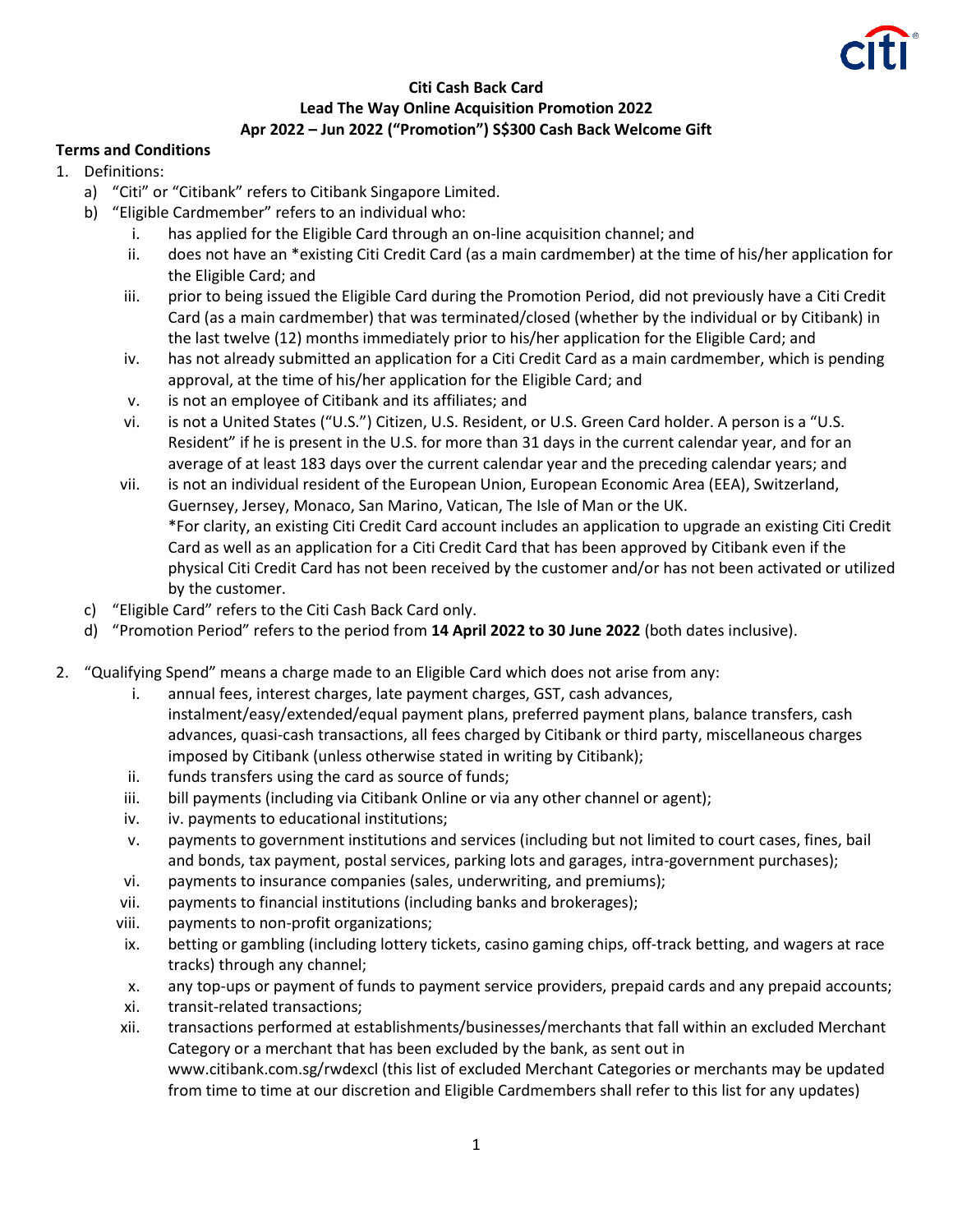

- 3. "Qualifying Period" refers to the period starting from the Eligible Card approval date to the **end of that calendar month** ("First Month") and, **two full calendar months** immediately after the end of that First Month. Example: if the Eligible Card is approved on 14 April 2022, the Qualifying Period will be from 14 April 2022 (i.e. card approval date) to 30 June 2022 (i.e. **two** full calendar months starting from April), both dates inclusive.
- 4. By participating in this Promotion, the Eligible Cardmember authorizes Citibank to send Short Message Service ("SMS") notifications pertaining to the Promotion to him/her.
- 5. An Eligible Cardmember who meets all of the conditions below will qualify to receive **S\$300 Cash Back** ("Welcome Gift") set out below:
	- a. applies for the main Eligible Card within the Promotion Period via an online application (an online application is an application made via Citibank's online application platform or such other online platforms through which an application may be made); and
	- b. the application for the Eligible Card must be approved and successfully opened within 30 days from the date of application.
	- c. The Eligible Cardmember must meet at **least S\$800 Qualifying Spend** on his/her Eligible Card that he/she holds as main cardholder during the Qualifying Period.
- 6. The **Welcome Gift** will be credited to the Eligible Card **within three (3) calendar months** from the end of the Qualifying Period given that all the conditions in Clause (5) have been satisfied.
- 7. In the event that the Eligible Cardmember's Eligible Card is not activated, inactive, terminated or closed (whether by the individual or by Citibank) prior to the date of crediting the **Welcome Gift**, Citibank reserves the right to forfeit the **Welcome Gift**.
- 8. The **Welcome Gift** credited under this Promotion (i) cannot be used to offset against any minimum payment due and (ii) cannot be withdrawn from the Citi Credit Card account in cash.
- 9. An Eligible Cardmember whose Eligible Card is not in good standing or is otherwise closed/terminated and/or suspended (whether closed/terminated/suspended by the Eligible Cardmember or Citibank or for any reason whatsoever) at any time before the fulfilment of the **Welcome Gift** will not be entitled to receive the **Welcome Gift** on or after the date on which the Eligible Card is closed/suspended/terminated.
- 10. In the event that the Eligible Cardmember has accumulated the Qualifying Spend on his/her Eligible Card within the Qualifying Period, but has some of his/her transactions made during the Qualifying Period reversed/refunded/rejected, Citibank reserves the right to forfeit/clawback the **Welcome Gift**.
- 11. The "spend date" of any Qualifying Spend will be determined by its transaction date based on Singapore Timing (UTC+08:00) and Citibank bears no liability for any late submission or transaction posting of any purchase by any merchant that might affect the Promotion.
- 12. Citibank reserves the right to terminate this Promotion at any time, and/or vary the terms and conditions governing this Promotion from time to time, without having to give any prior notice.
- 13. In the event of any inconsistency between these terms and conditions and any advertising, promotional, publicity and other materials relating to or in connection with the Promotion, these terms and conditions shall prevail.
- 14. Citibank's decision on all matters relating to this Promotion will be at its discretion and will be final and binding on all customers.